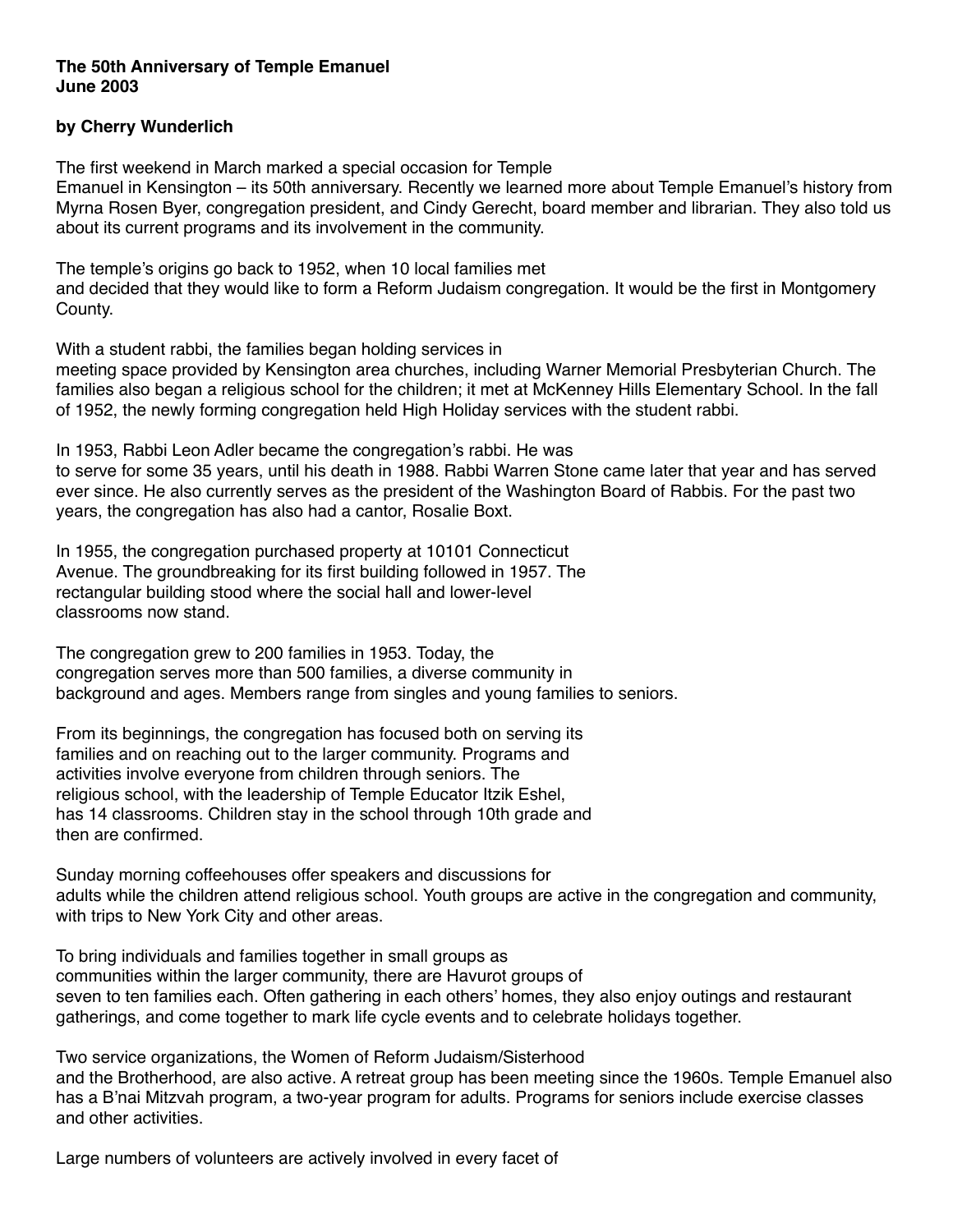congregation life, as well as the newsletter and the Website

www.TempleEmanuelMD.org. Congregation members volunteer in many ways, often donating the skills of their professional services.

Over the years since its founding, the congregation has been involved in the community in several areas. Environmental awareness and action are longstanding concerns.

Now led by the Green Shalom Committee, activities range from recycling to using environmentally friendly materials, such as the bamboo floors in one of the worship spaces, to the beautiful tree sculptures in the sanctuary created by an artisan in the southwestern United States.

A recent speaker explained the history and challenges of the Chesapeake Bay Watershed, an area spanning some 64,000 square miles. The Person to Person program was another early focus.

The congregation also became an active supporter of SOME (So Others Might Eat), a DC organization that provides meals and other services to indigent people.

In several recent years, the Temple also hosted memorable benefit concerts to raise funds for SOME. SOME recently recognized the congregation's many contributions with a special award.

Service to homeless people also includes providing food and other support to a local homeless shelter. Through the Ton of Food drive, volunteers from the congregation recently collected 473 bags of food totaling 8,600 pounds for the Manna Food Center of Montgomery County.

Temple Emanuel is also actively involved in the Kensington Ministerium. This group of seven or eight Kensington churches and synagogues includes Holy Redeemer Catholic Church, the AME Church of Kengar, and other faith communities.

These congregations hold an interfaith service for Thanksgiving, hosted this past year by Temple Emanuel. Last September 11, the congregations also held a 9/11 memorial observance at the Kensington Town Hall/Community Center.

During the past year, another major project was the building renovation and expansion. Over the year of the construction, the congregation met in numerous places in the community.

Despite the many challenges, the project brought the community closer together. Services were held in the Executive Office Building cafeteria in Rockville. The Torah Study group met in Warner Memorial Presbyterian Church in Kensington. Bar Mitzvahs and Bat Mitzvahs took place in varied locations.

The religious school classes took place in space rented at Lee Middle School. The offices and administrative staff met in space opposite the Café Monet in Kensington. Many events and meetings were held in the homes of congregation members.

Now in its new space, with a spacious light-filled library serving all ages, a large sanctuary and an alternate worship space as well as a social hall, the congregation honored its 50th anniversary with three days of celebrations and observances. The weekend's events included speakers on the history of the congregation, tributes to past congregation presidents, a Torah Fair for the children, and a concert